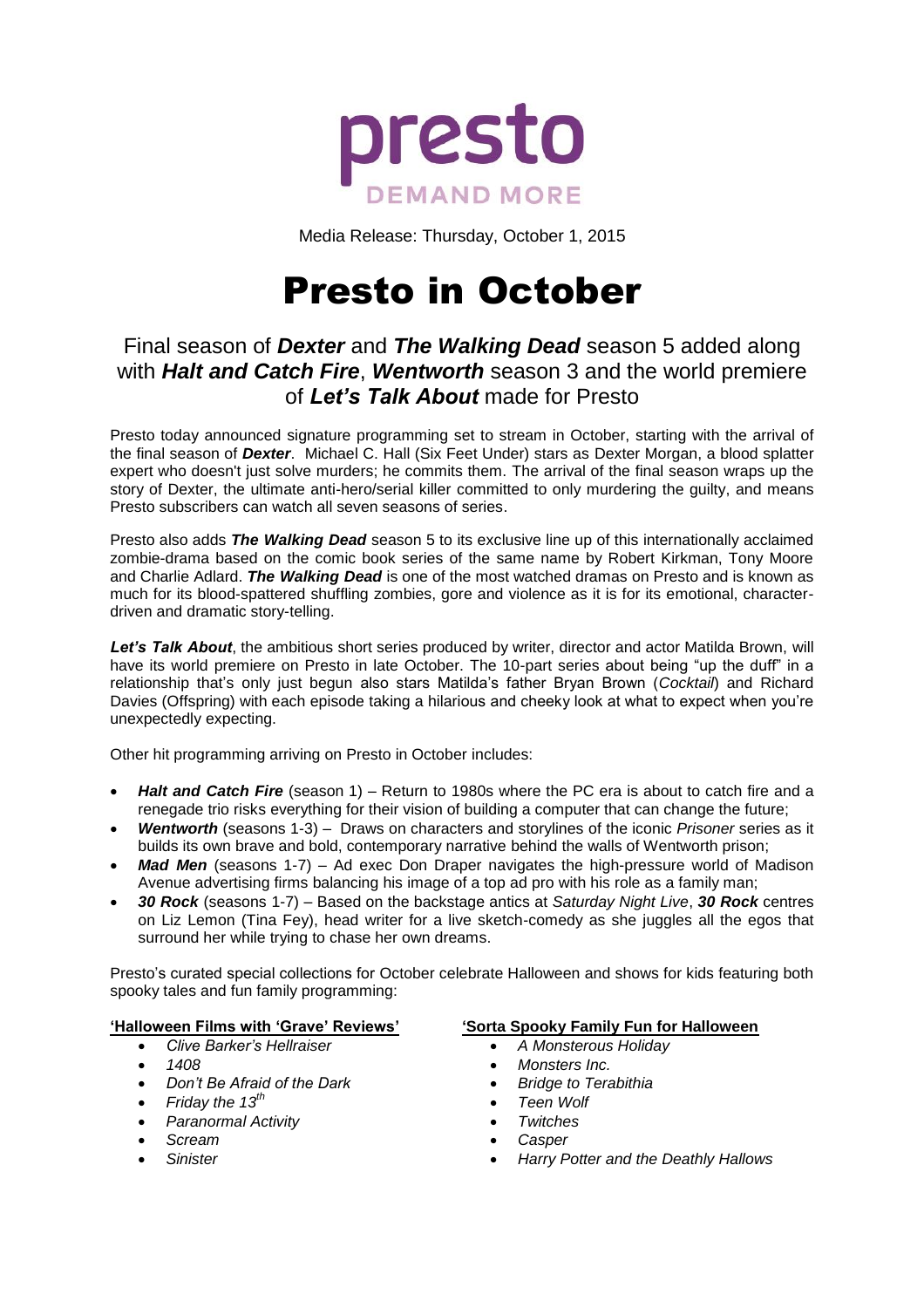#### **'Presto KidsZone Faves'**

- *Adventure Time*
- *Ben 10*
- *Powerpuff Girls*
- *Octonauts*
- *Hairy Maclairy*
- *The Wiggles*

### **'Terrifying TV'**

- *The Walking Dead*
- *American Horror Story*
- *Bitten*
- *True Blood*
- *Grimm*
- *Penny Dreadful*

Presto Movies and Presto Entertainment subscribers will be able to enjoy new movies being added to the Presto roster in October including:

#### **1 October**

 *The Wedding Ringer* – Socially awkward Doug Harris (Josh Gad) is two weeks from marrying the girl of his dreams (Kaley Cuoco-Sweeting), but is running out of time to find groomsmen, when he turns to Best Man Inc., a company that provides attendants for friendless grooms.

#### **4 October**

 *Minority Report* – Tom Cruise plays the head of the 'Pre-crime' unit, where police use psychics to arrest murderers before they commit their crime, until one day when Cruise is himself accused of the future murder of a man he's never met.

#### **11 October**

**Paddington** – Paddington, a young bear, sets off on a journey to England in search of a new home and finds himself in the care of the Brown family as he explores the amazing city of London, all the while sought by taxidermist Millicent Clyde (Nicole Kidman) who has designs of her own on his rare hide;

#### **12 October**

- **The Gambler** Literature professor Jim Bennett (Mark Wahlberg) leads a secret life as a highstakes gambler who risks it all when he borrows from a gangster and offers his own life as collateral.
- **The X-Files: I Want to Believe** FBI special agents Mulder and Scully reunite to investigate a missing-persons case and encounter a priest (Billy Connolly) who may or may not be experiencing psychic visions.

### **19 October**

 *The Interview* – Dave Skylark (James Franco) and his producer Aaron Rapoport (Seth Rogen) set up an interview with North Korea's Kim Jong Un when they are recruited by the CIA with an outlandish mission: Assassinate the dictator.

#### **25 October**

 *It Follows* – After carefree teenager Jay sleeps with her new boyfriend, Hugh for the first time, she learns the horrible news that she has received a curse that is passed from victim to victim and she will now be stalked by a phantom assassin unless she can pass the curse to someone else.

For consumers yet to subscribe, Presto is currently offering new customers a one month free trial<sup>A</sup> of the Presto Entertainment bundle subscription, providing access to Presto's full TV and movie libraries.

#### **[www.presto.com.au](http://www.presto.com.au/)**

**About Presto**

Presto allows Australians to experience great entertainment on demand, for a low monthly subscription fee. Presto is currently available to its subscribers across Windows PCs, Mac, select iPads/ iPhones, select Android tablets/smartphones, select Samsung Smart TVs and via Google Chromecast. Full list of compatible devices[: presto.com.au/devices.](http://presto.com.au/devices) Subscribers can register up to four compatible devices and watch two devices simultaneously. Presto TV is backed by Foxtel, Australia's leading subscription television provider, and the Seven Network, Australia's number one free-to-air network. Presto Movies is owned by Foxtel Management Pty Limited.

**Presto TV (\$9.99/month)** features a huge library of TV shows from quality production houses including HBO, 20th Century Fox, SHOWTIME®, CBS Studios International, Viacom International Media Networks and Hasbro Studios as well as a range of the best local content from Foxtel, the Seven Network and ABC Commercial. **Presto Movies (\$9.99/month)** features a constantly updated library of recent blockbusters and old favourites from major and key independent film studios including MGM, NBCUniversal, Paramount Pictures, Roadshow Films, Sony Pictures Entertainment, Twentieth Century Fox, The Walt Disney Company, Warner Bros. Entertainment, Entertainment One Films Australia, ICON, Studiocanal and Transmission Films. The **Presto Entertainment bundle (\$14.99/month)** provides subscribers with access to Presto's full TV and movie libraries.

#### **One month free Presto Entertainment trial**

^New subscribers to Presto only. Offer includes a complimentary one month free trial of the Presto Entertainment subscription only. Offer period commences on Presto Entertainment registration date. Offer not transferable or to be used in conjunction with any other offer. Presto Entertainment monthly subscription fees apply by direct debit from expiry of the trial period, unless the trial subscription is cancelled before the end of the trial period. No lock in contract. Full Presto Terms and conditions apply: www.presto.com.a

#### **Presto terms and conditions**

\*Presto requires an internet connection, data and a compatible device. There is no ongoing subscription commitment, however Credit Card details

#### ###